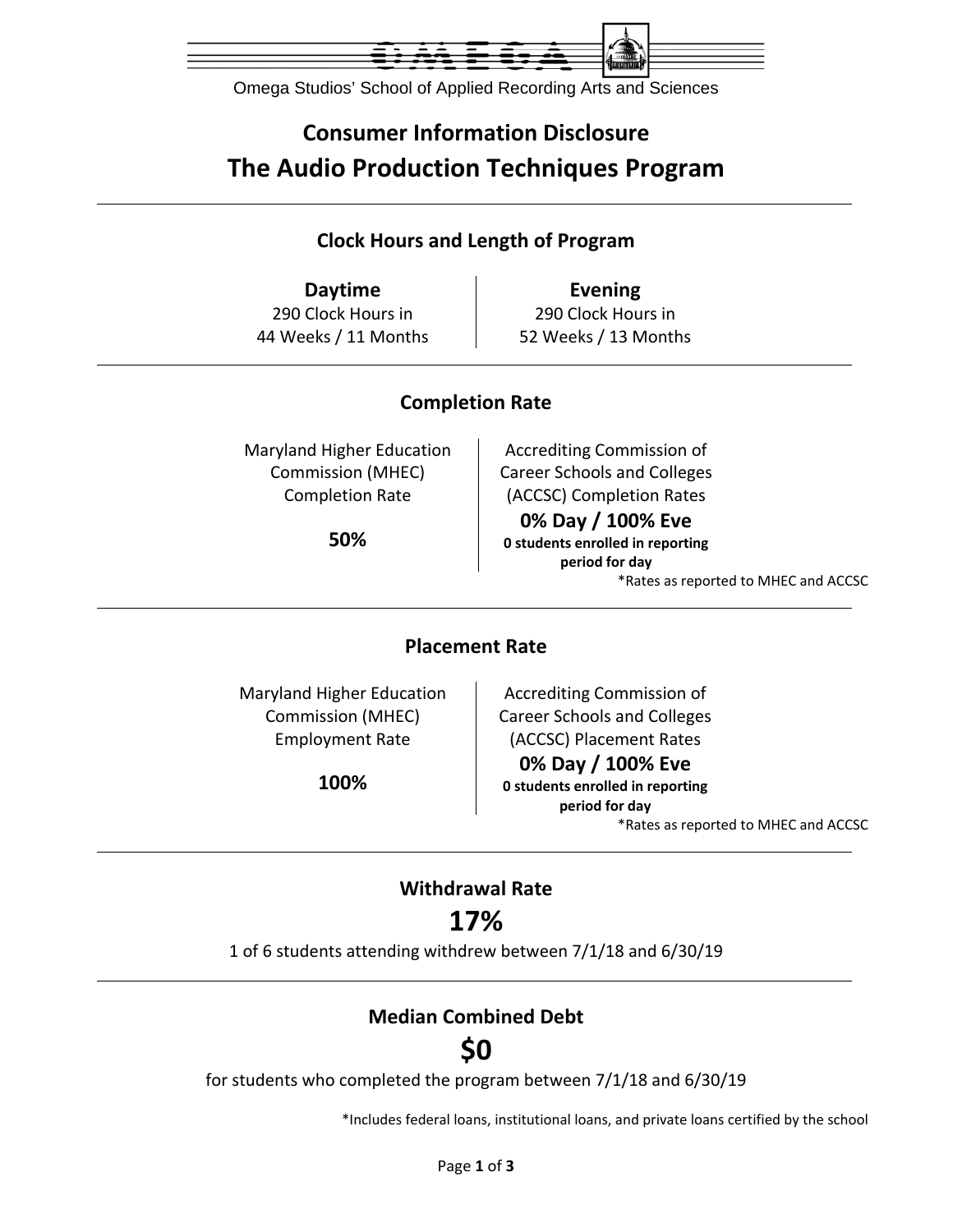

Omega Studios' School of Applied Recording Arts and Sciences

# **Consumer Information Disclosure The Audio Production Techniques Program**

### **Daytime (44 weeks) Evening (52 Weeks)** At home, with parents, and the metal at home, with parents, no dependents All Others no dependents All Others Tuition \$9,849.05 \$9,849.05 \$9,849.05 \$9,849.05 Registration 25.00 25.00 25.00 25.00 Living Allowance 16,360.08 27,052.08 19,334.64 31,970.64

#### **Cost of Attendance** (as defined in 20 U.S.C. § 108711)

|                            | \$26,438.53 | \$37,130.53 | \$29,413.09 | \$42,049.09 |
|----------------------------|-------------|-------------|-------------|-------------|
| Books                      | 204.40      | 204.40      | 204.40      | 204.40      |
| Living Allowance 16,360.08 |             | 27,052.08   | 19,334.64   | 31,970.64   |

\*Living Allowance includes Room, Board, Transportation, and Personal/Misc. \*\*State statute allows consideration for certain qualifying additional expenses. For more information, please contact the financial aid department.

### **Professional Licensure/Certification**

No professional licensure or certification applicable in the State of Maryland

### **Cancellation and Refund Policy**

- 1. If an applicant chooses not to enroll in, or withdraws from the School, within 7 calendar days after having signed the enrollment agreement, he shall receive a full refund of all fees and deposits paid. If, after the 7‐day period has passed, a Student who has not visited the School facility prior to enrollment, withdraws within three days following either,
	- a. attendance at a regularly scheduled orientation,
	- b. a tour of the School, or,
	- c. attendance at any single class, he will receive a refund of all fees and deposits paid.
- 2. If the Student chooses not to enroll in the School, or to withdraw from the School, after the 7‐day cancellation period has passed, but before instruction has begun (excepting the conditions listed under 3-a), he shall receive a refund of all fees and deposits paid, less the registration fee of \$25 and the one‐time application fee of \$100. This shall also apply in the event third-party financing (such as SLM) is rejected by the student/guardian or denied by the lender, after the 7‐day cancellation period has passed, but before instruction has begun.
- 3. If the Student withdraws from the School, or otherwise fails to complete the period of enrollment, after the 7‐day cancellation period has passed and after instruction begins, he shall receive a refund of a portion of the charges paid, based on the percentage of each program completed, less the application and registration fee(s). The percentage of each program completed shall be determined by dividing the total number of clock hours comprising the period of enrollment for which the Student has been charged, into the number of clock hours remaining to be completed by that Student in that period, as of the last recorded day of attendance. Percentage of completion shall be based on the following table (see next page):